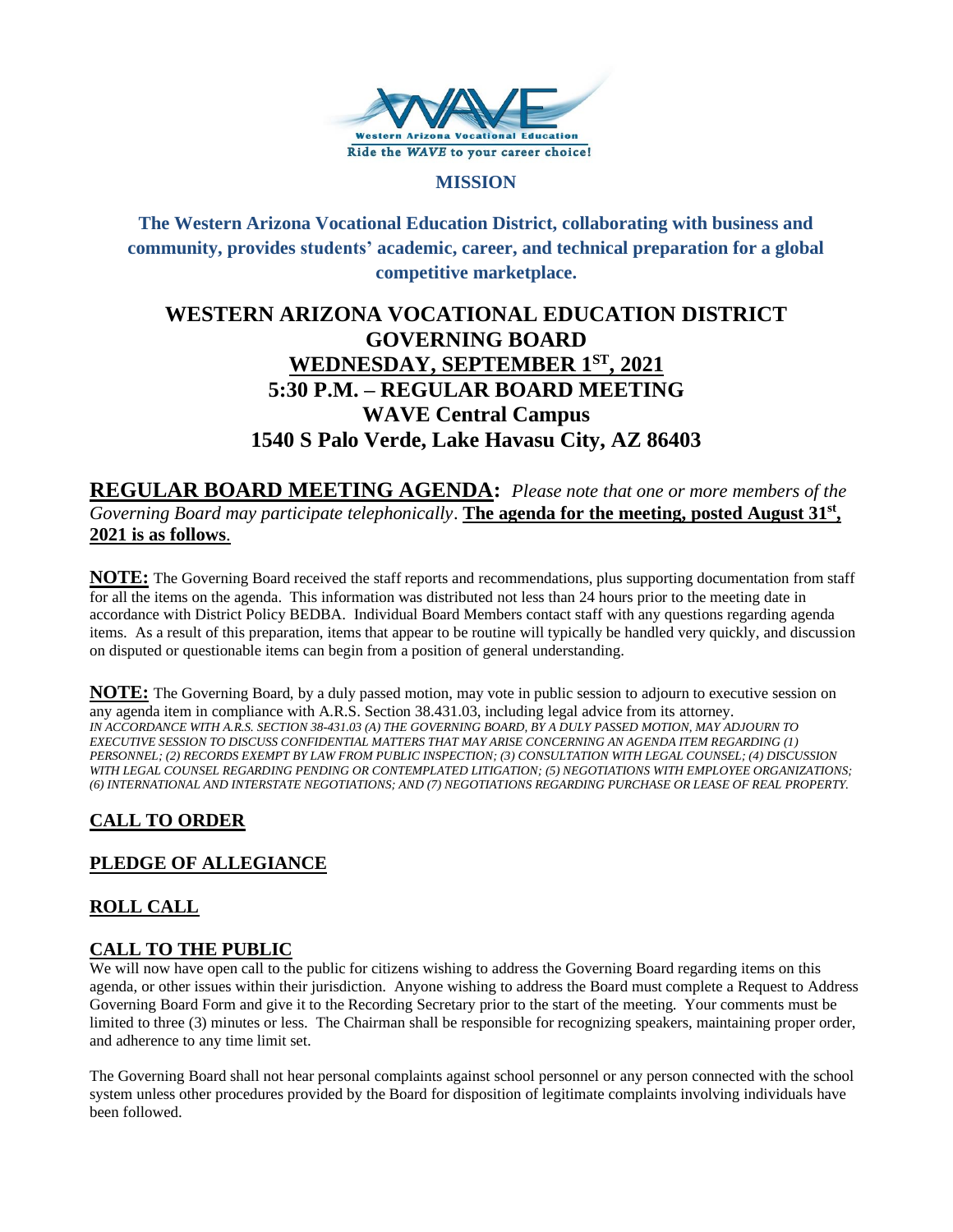## REGULAR BOARD MEETING AGENDA September 1, 2021 WAVE GOVERNING BOARD PAGE 2

The Governing Board meeting is subject to the Arizona Open Meeting Law. The Board will not respond to comments or presentations made in the Call to the Public. At the conclusion of the open call to the public, individual members of the Board may respond to criticism made by those who have addressed them, may ask staff to review a matter, or may ask that a matter be put on a future agenda.

## **AGENDA MODIFICATIONS:**

Any items to be moved to another place on the agenda or withdrawn from the agenda completely.

#### **WAIVER MOTION:**

Motion to waive the reading in full resolutions presented for adoption at this meeting.

# **SUPERINTENDENT'S REPORT**

- a) Superintendent Report and Legislative Update (Written)
- b) Recognitions/Presentations WAVE Outstanding Work Award
- c) CTE Director Reports (Written)

## **GOVERNING BOARD MEMBER REPORTS**

## **ITEMS TO BE WITHDRAWN FROM CONSENT AGENDA**

## **CONSENT AGENDA**

- 1. Approve WAVE District operating expense vouchers and payroll vouchers.
- 2. Discussion and possible action to approve the minutes of the August  $4<sup>th</sup>$ , 2021 Regular Board Meeting.

#### **OLD BUSINESS**

- 3. Discussion and possible action on items relating to school closures, Board meetings, school reopening and COVID19 pandemic related issues to include but not limited to:
	- ADM Update
	- Operational Plans for 21-22
- 4. Discussion and possible action on WAVE Central Campus roof project creation of a subcommittee.

#### **NEW BUSINESS**

- 5. Discussion and possible action on charter district Memorandum of Understanding for 2021- 2022.
- 6. Discussion and possible action on Mohave Accelerated Learning Center charter district Memorandum of Understanding for satellite and concurrent enrollment for 2021-2022.
- 7. Discussion and possible action on Mohave Community College IGA Addendum #1.